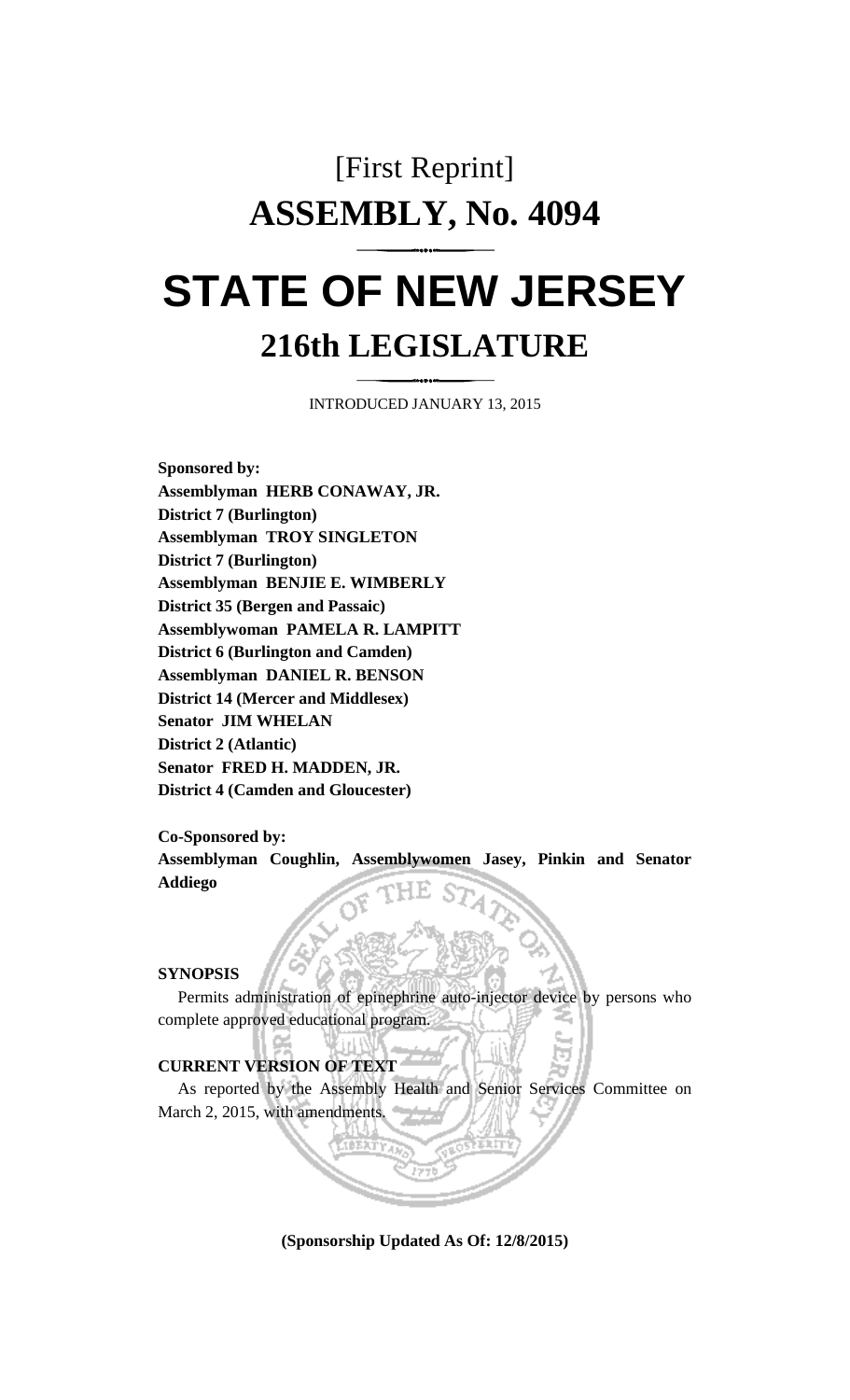#### **A4094** [1R] CONAWAY, SINGLETON

 **AN ACT** concerning access to epinephrine auto-injectors and supplementing Title 24 of the Revised Statutes. **BE IT ENACTED** *by the Senate and General Assembly of the State of New Jersey:* 1. This act shall be known and may be cited as the "Epinephrine Access and Emergency Treatment Act."**<sup>1</sup>** 10 <sup>1</sup>2. The Legislature finds and declares that: a. Insect and food allergies are the leading cause of anaphylaxis, a life-threatening condition that is easily treatable with epinephrine, a medication only available via prescription; 14 b. Individuals who are known to be at risk of anaphylaxis may carry emergency doses of epinephrine with them at all times. However, many individuals may not be aware of their allergy and 17 therefore do not carry epinephrine medication; 18 c. New Jersey offers a broad array of outdoor, cultural, and culinary experiences which may expose its citizens to different 20 kinds of insects and foods for the first time; 21 d. Exposure to insects or food resulting in an allergic reaction may occur in settings, such as youth camps, where medical professionals or first responders are not available to provide emergency care for anaphylaxis; e. The State of New Jersey, at P.L.1997, c.368 (C.18A:40-12.5 et seq.) and P.L.2013, c.211 (C.18A:61D-11 et seq.), has already recognized the value of training non-medical professionals to administer this life-saving drug in K-12 educational settings and institutions of higher education when a medical professional is not physically present at the scene; and f. It is prudent to similarly provide members of the public who have completed an approved training course with the tools necessary to respond to emergency anaphylaxis situations when assistance from medical professionals and first responders is not readily available.**<sup>1</sup>**  $11.1 \underline{3}$ <sup>1</sup> As used in this act <sup>1</sup>**I**, "health "Commissioner" means the Commissioner of Health. 39 
"Health<sup>1</sup> care professional" means a <sup>1</sup>licensed<sup>1</sup> physician, physician assistant, advanced practice nurse, pharmacist, or other health care professional whose professional practice is regulated pursuant to Title 45 of the Revised Statutes and whose **<sup>1</sup>** authorized**<sup>1</sup>** scope of practice includes prescribing, dispensing, or administering <sup>1</sup>[epinephrine] **[**epinephrine auto-injector devices**]** medication, whether

**Matter enclosed in superscript numerals has been adopted as follows: Assembly AHE committee amendments adopted March 2, 2015.**

**EXPLANATION – Matter enclosed in bold-faced brackets [thus] in the above bill is not enacted and is intended to be omitted in the law.**

**Matter underlined thus is new matter.**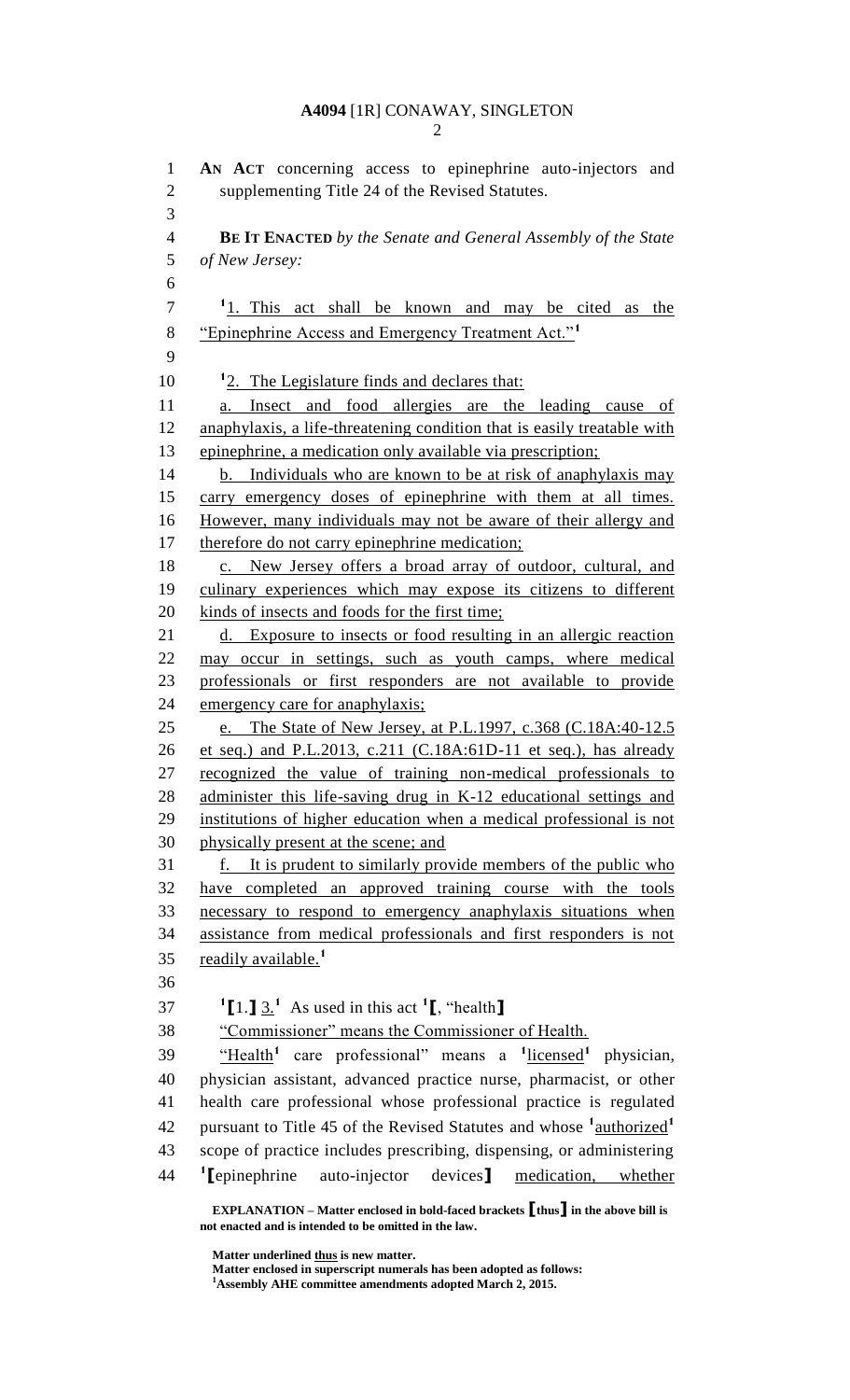## **A4094** [1R] CONAWAY, SINGLETON

1 independently or through a joint protocol or standing order from a 2 physician<sup>1</sup>.

**1 [**2.**]** 4. a.**<sup>1</sup>** 4 Any person who has successfully completed an educational program approved by the **<sup>1</sup> [**Commissioner of Health**]** commissioner**<sup>1</sup>** pursuant to section **<sup>1</sup> [**3 of P.L. , c. (C. ) (pending before the Legislature as this bill)  $\int$  5 of this act<sup>1</sup> to administer an epinephrine auto-injector device shall be **1 [**authorized**]** issued a certificate of completion, which shall 10 authorize the person<sup>1</sup> to administer, maintain, and dispose of an epinephrine auto-injector device.

 **[**This section shall not apply to a health care professional who is authorized to administer an epinephrine auto-injector device in the course of the professional's practice or to an emergency medical technician who is certified to administer an epinephrine auto-injector device pursuant to P.L.2003, c.1 (C.26:2K-47.1 et seq.)**]**

 b. A licensed health care professional may prescribe or dispense an epinephrine auto-injector device, either directly or through a standing order, to a person authorized to administer, maintain, and dispose of the device pursuant to subsection a. of this section.

22 c. An entity employing a person authorized to administer, maintain, and dispose of an epinephrine auto-injector device pursuant to subsection a. of this section may obtain, maintain, and make available to the authorized person epinephrine auto-injector devices consistent with such standards and protocols as the 27 commissioner may establish by regulation<sup>1</sup>.

 **[**3.**]** 5.**<sup>1</sup>**  $\frac{1}{2}$  The commissioner shall establish written standards and application procedures for approval of educational programs for the safe administration of epinephrine using an auto-injector device. An educational program shall include training in the administration of epinephrine auto-injector devices, recognition of the symptoms of anaphylaxis, safe maintenance and storage of epinephrine auto- injector devices, and such other information as the commissioner deems necessary.

 **[**4.A health care professional shall be authorized, consistent with the scope of that professional's practice, to prescribe or dispense an epinephrine auto-injector device, either directly or through a standing order, to a person authorized to administer, maintain, and dispose of the device pursuant to section 2 of P.L. , c. (C. ) (pending before the Legislature as this bill), or to an entity employing such person if administration of an epinephrine auto-injector device is within the scope of the person's employment.**] 1**